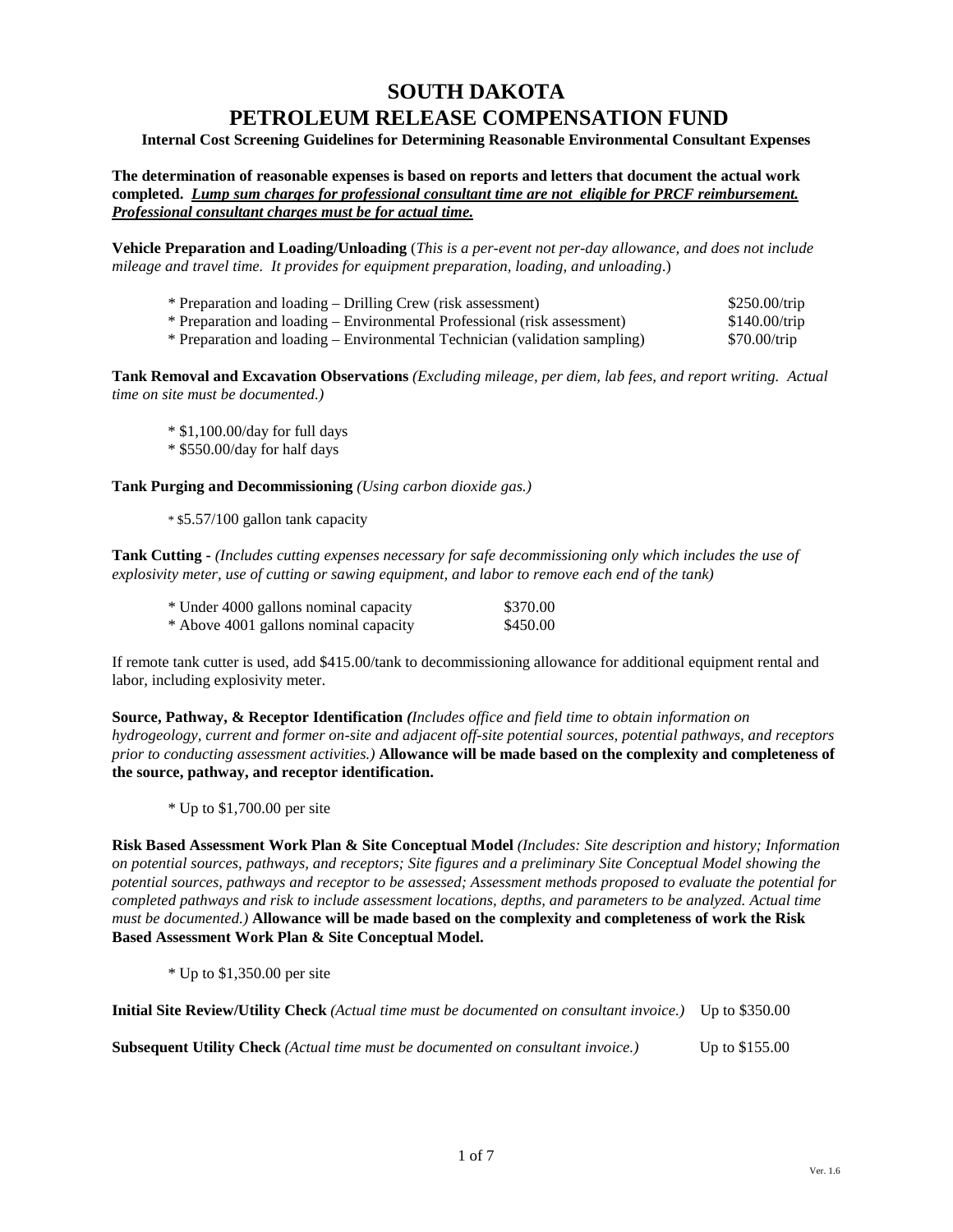**Site Assessment – Auger Soil Borings** *(This includes those borings completed as monitoring wells. It also includes the costs for site selection, drill rig set-up, equipment down-time, preparing field soil logs, field testing for petroleum vapors, and plugging boring holes, if appropriate. For funding purposes, soil sampling is considered continuous if a minimum of one soil sample is taken for each 2 1/2 foot interval from the soil boring)*

\* Depth of penetration with **continuous soil sampling** *(incremental amount)*

| $0 - 15$ ft:  | \$28.00/ft |
|---------------|------------|
| $15 - 25$ ft: | \$31.00/ft |
| $25 - 35$ ft: | \$35.00/ft |
| $35 +$ ft:    | \$38.00/ft |

\* Depth of penetration with **non-continuous soil sampling** *(incremental amount)*

| \$16.50/ft |
|------------|
| \$21.50/ft |
| \$25.50/ft |
| \$29.00/ft |
|            |

\* Cutting holes in concrete *(For auger drilling up to 12 inch diameter.)* - \$100.00/hole

\* Decontamination & equipment cleaning *(For auger drilling, based on number of feet drilled.)* \$4.50/ft (Minimum allowance of \$160.00)

**Expedited Site Assessment** *(Includes the use of a push probe and Membrane Interface Probe or Laser Induced Fluorescence instruments and operators, and environmental professional. Also includes the costs for site selection, set-up, equipment, down-time, preparing logs, field testing for petroleum vapors, and plugging boring holes.)*

| * MIP | \$20.00/ft |
|-------|------------|
| * LIF | \$16.00/ft |

**Monitoring Wells - Installation** *(This includes labor for completing a soil boring as a monitoring well, surveying, and well development. Add to cost of soil borings and materials.)*

| * Up to 25 ft deep | \$280.00/well |
|--------------------|---------------|
| * Up to 35 ft deep | \$340.00/well |
| * Over 35 ft deep  | \$430.00/well |

**Monitoring Well Sampling** *(This includes on-site labor for site preparation & decontamination, well development and sampling or collecting groundwater samples with passive diffusion bag. It also includes the cost for disposable equipment such as bailers, ropes, gloves, passive diffusion bag. Lab analysis, reporting, mileage, per diem, and travel time is separate. The allowance for the measurement of free product is for wells with more than 1/16 of an inch of product – as per the DENR handbook. Actual hours must be itemized on the invoice.)*

| * Sample Well                     | \$75.00/well                                          |
|-----------------------------------|-------------------------------------------------------|
| * Check /record water levels, add | \$100.00/site visit plus \$14.00/well over five wells |
| * Measure Free Product            | \$7.00/well (\$20.00 min.)                            |
| * Bail free phase product         | \$35.00/well                                          |
|                                   |                                                       |

# **Water & Soil Sample Handling**

\* Containers, Preparation, packaging & postage \$40.00/event

\* Allowance per site sample sent to lab \$35.00/sample *(Max. - \$700.00 per assessment event) (Includes sample containers, time to label containers and complete chain-of- custody forms, and mark-up of lab costs.)*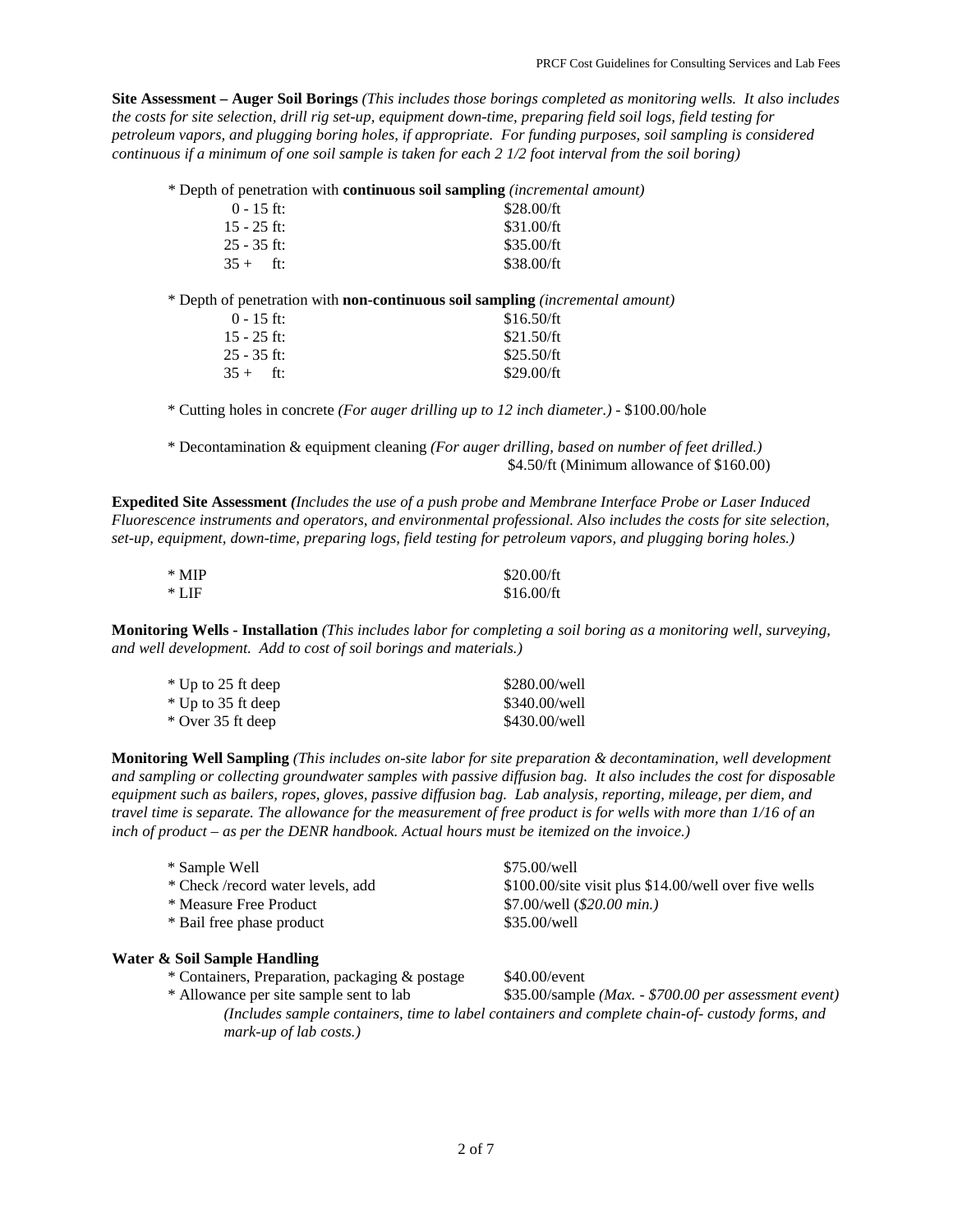#### **Vapor Screening and Sampling**

| * For initial screening of utilities or other possibly impacted structures.             | \$350.00 |
|-----------------------------------------------------------------------------------------|----------|
| * Verification screening of utilities and structures with field instrumentation.        | \$65.00  |
| (Allowance made for each location for required. This includes equipment and             |          |
| <i>time to obtain access to structures and utilities)</i>                               |          |
| * Collection of samples to confirm vapor impacts.                                       | \$75.00  |
| (Allowance made for each location for required. Does not include consumable items such  |          |
| as Tedlar bags and Sensidyne tubes; a separate allowance will be made for these items.) |          |
| * Screen SVE/AS systems with field instrumentation.                                     | \$20.00  |
| (Allowance made for each necessary sampling point for screening.)                       |          |

### **Soil Vapor Extraction/Air Sparging Pilot Studies**

|             | * Conduct Soil Vapor Extraction Pilot Study<br>(Includes site time, materials and equipment - except blower rental.) | \$2,350.00                                                                                                                                                                             |
|-------------|----------------------------------------------------------------------------------------------------------------------|----------------------------------------------------------------------------------------------------------------------------------------------------------------------------------------|
|             | * Conduct Air Sparging Pilot Study                                                                                   | \$2,550.00                                                                                                                                                                             |
|             | compressor rental.)                                                                                                  | (Including air sparging alone and air sparging in conjunction with soil vapor extraction - except                                                                                      |
| * Blower    |                                                                                                                      | \$210.00/necessary day ( <i>Max.</i> - \$650.00/test).                                                                                                                                 |
|             | provide an invoice allowance.                                                                                        | Blower rental and shipping costs must be supported by invoice. If electrical work or a<br>generator is required actual electrical subcontractor or rental invoices will be used to     |
| *Compressor |                                                                                                                      | \$70.00/necessary day ( <i>Max.</i> - \$550.00/test).                                                                                                                                  |
|             | provide an invoice allowance.                                                                                        | Compressor rental and shipping costs must be supported by invoice. If electrical work or<br>a generator is required actual electrical subcontractor or rental invoices will be used to |

**Reporting & Evaluation - Tank Removal/Excavation** *(This includes literature review/research, data evaluation and recommendations, report writing, drafting, tables and graphs preparation, site-characterization, computer modeling, and principal review. This does not include remedial design work. Reports must be complete and technically correct in order to be considered for full reimbursement. The incremental increase in reporting allowance assumes that a greater amount of information is obtained, evaluated and reported with an increase in the number of tanks or cubic yards of soil removed.)*

| $\ast$ | Report on tank removal(s): | \$1,000.00 for the first tank bed.                             |
|--------|----------------------------|----------------------------------------------------------------|
|        |                            | \$390.00 for each additional tank bed; up to three tank        |
|        |                            | beds per site <i>(tanks with centerlines located within 15</i> |
|        |                            | feet are considered one "tank bed").                           |

\* Report on remedial excavation outside of the tank basin or other remedial excavation: For reporting purposes here, the volume ranges include both clean and contaminated soils excavated outside of a tank basin. Volume is calculated as loose cubic yards. Reporting of soils removed within a tank basin is included under tank removal.

Add \$500.00 to the following reporting allowance if no tanks are removed.

| For up to 400 cubic yards    | \$400.00   |
|------------------------------|------------|
| For 401 - 800 cubic yards    | \$475.00   |
| For 801 - 1,500 cubic yards  | \$580.00   |
| For 1,501 - 3000 cubic yards | \$670.00   |
| For 3000 -5000 cubic yards   | \$900.00   |
| For $5001 +$ cubic yards     | \$1,050.00 |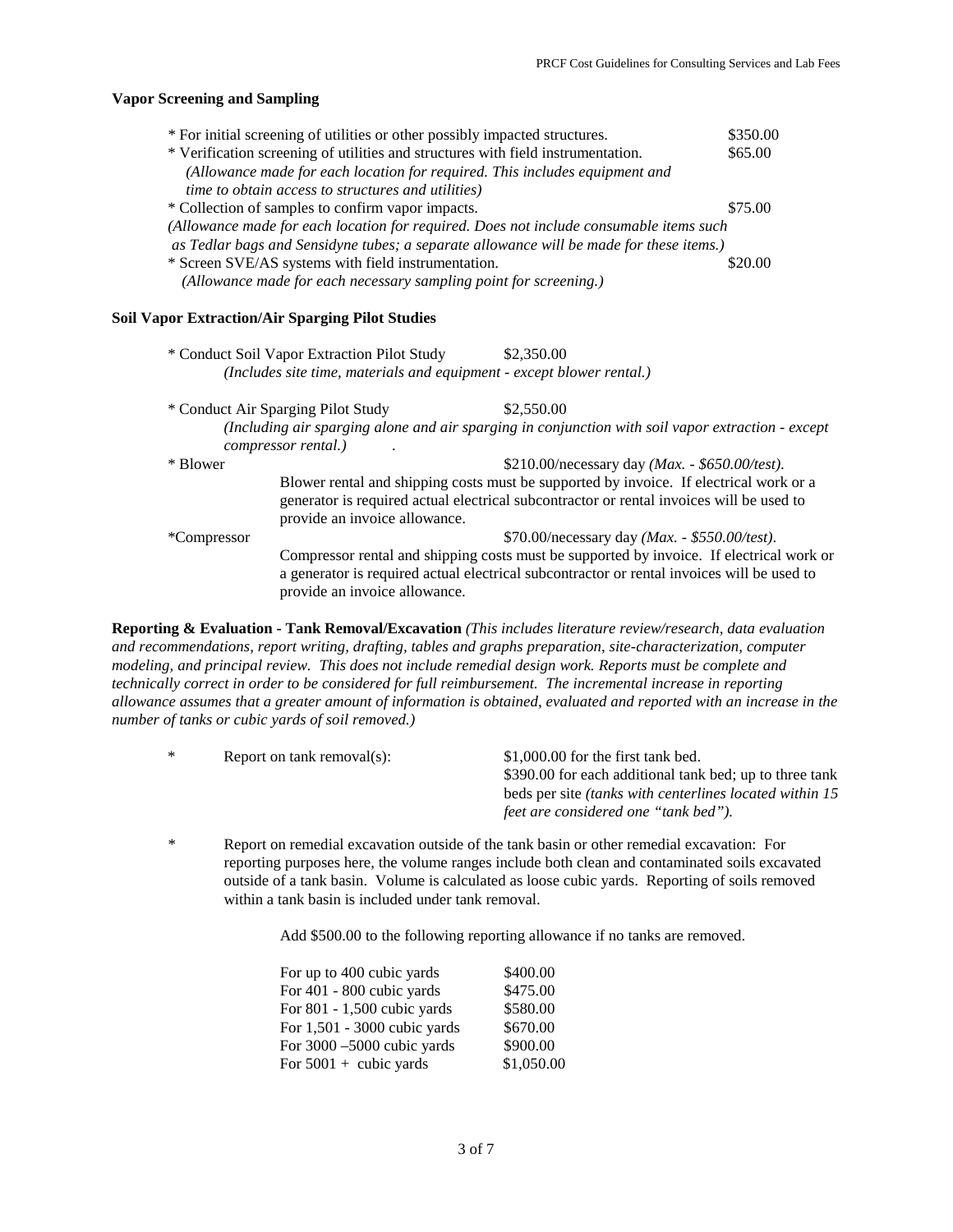### **Reporting & Evaluation - Tank Removal/Excavation (cont.)**

The above excavation reporting allowances assume that the items listed below will be sufficiently addressed in the reports. If the items are not sufficiently addressed in the report, the allowance will be reduced accordingly. The percentages of reductions are provided below.

- Less: Up to 25 % if tank and excavation locations, dimensions, sizes, condition and contents are not included in the report *(site map required).*
- Less: Up to 25% if specific screening and analytical sample results, locations and depths are not presented and discussed in the report *(site map required)*
- Less: Up to 25% if description of excavation process is not included in the report. This information includes date and time consultant was on site, description of the soil profile observed in the excavation, clean and contaminated soil volumes including methods used to determine clean from contaminated soil and how volumes were determined, and disposal method and location.

**Reporting and Evaluation - Assessments***: (Reports must be complete and technically correct in order to be considered for full reimbursement. Allowances for remedial design are not considered in this allowance and are considered elsewhere.)*

\* Data Presentation – Borings & Wells *(This includes drafting boring and wells logs, presenting PID, groundwater elevation data, and analytical data in tables, plotting boring and well locations on site maps, and plotting groundwater elevation data*; *an allowance is made for each boring and an allowance is made for each well.*) \$85.00/boring and well (\*Minimum allowance of \$675.00)

| * Rapid Site Assessment                                                                         | \$280.00       |  |
|-------------------------------------------------------------------------------------------------|----------------|--|
| * Risk Evaluation                                                                               |                |  |
| Site Map with Receptors Identified                                                              | \$250.00       |  |
| (Update of Risk Based Assessment Work Plan site maps with new receptor information)             |                |  |
| Evaluate Potential Risk                                                                         | Up to \$850.00 |  |
| * If modeling necessary to establish SSTLs add:                                                 | Up to \$850.00 |  |
| Allowance for Risk Evaluation will be made based on the complexity and completeness of the risk |                |  |
| assessment.                                                                                     |                |  |

# **Reporting and Evaluation - Verification Groundwater Monitoring, SVE System Monitoring and Air Monitoring** (*Reporting of Initial Sampling is included in "Reporting and Evaluation - Assessments". Allowances are based on data presentation, evaluation and recommendations for number of wells sampled. Allowances for verification SVE monitoring include presentation of flow, effluent concentration, vacuum, removal rates and estimated time to asymptotic removal rates. Allowances for air monitoring will be made for samples collected for laboratory analysis, when required.)*

| Allowance for first monitoring report: | Add \$275 to the following allowance |
|----------------------------------------|--------------------------------------|
| $1 - 2$ Monitoring points              | \$600.00                             |
| 3 Monitoring points                    | \$700.00                             |
| 4 Monitoring points                    | \$850.00                             |
| 5 Monitoring points                    | \$900.00                             |
| 6 Monitoring points                    | \$960.00                             |
| 7 Monitoring points                    | \$1,020.00                           |
| 8 Monitoring points                    | \$1,085.00                           |
| 9 Monitoring points                    | \$1,125.00                           |
| 10 Monitoring points                   | \$1200.00                            |

**Full allowances will be made only for complete and accurate data presentation and appropriate evaluation and recommendations.**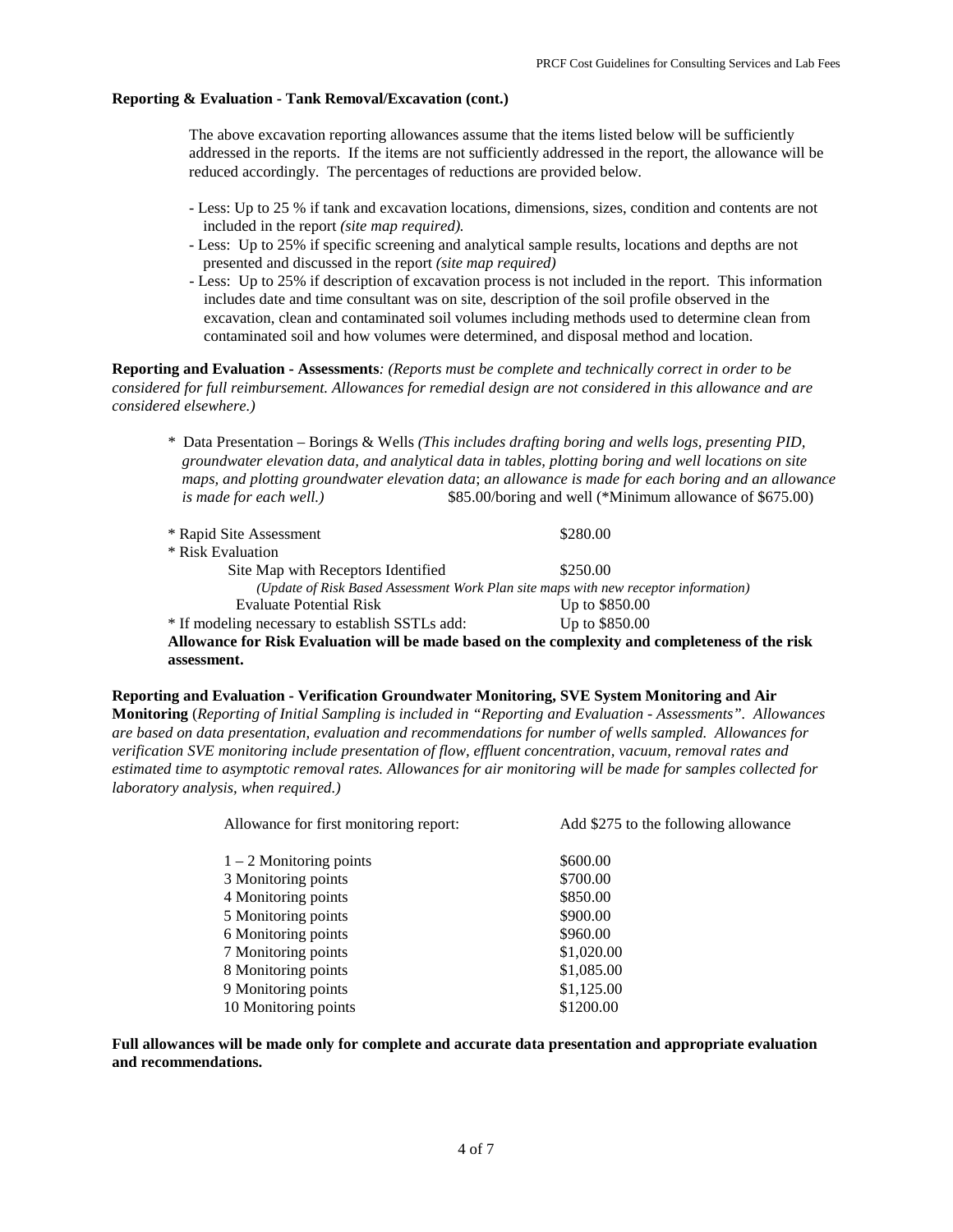**Reporting and Evaluation - Verification Air Screening with Field Instrumentation** *(For reporting on samples analyzed by field instrumentation. Reported with other verification monitoring report. An allowance will be made for each sample type. Multiple screenings at one location by a single instrument constitute a single sample. Samples analyzed at one location by different instruments constitute multiple samples.)*

| 1 to 3 Samples     | \$90.00  |
|--------------------|----------|
| 4 to 6 Samples     | \$135.00 |
| 7 to 10 Samples    | \$170.00 |
| 11to $20+$ Samples | \$250.00 |
| $21+$              | \$320.00 |

**Reporting and Evaluation - Soil Vapor Extraction/Air Sparging Pilot Studies** *(The allowances assume that the items listed below will be performed and sufficiently addressed in the reports. If the items are not sufficiently addressed in the report, the allowance will be reduced or not made until the report is corrected.)* 

| * Soil Vapor Extraction                                                                            | \$2,100.00 |
|----------------------------------------------------------------------------------------------------|------------|
| * Soil Vapor Extraction with Air Sparging                                                          | \$2,950.00 |
| * Calculation and reporting of estimated removal rates, expected contaminant                       |            |
| reduction factor and estimated time to reach the contaminant reduction factor.                     | \$665.00   |
| * Graphs depicting influence vs. distance and pilot information presented in tabular form \$500.00 |            |

- Less: Up to 20% if consideration is not given to the effects different geologic strata *(if present)* may have on the remediation system.
- Less: Up to 20% if recommendations with conceptual remediation system *(if applicable)* are not included.

# **Reporting and Evaluation - Soil Vapor Extraction/Air Sparging System Installation and Start-up**

*(Includes reporting on system installation, bore logs, startup, as-built drawings and reporting of any required system monitoring and maintenance activities up to the first quarterly monitoring event. Allowance will be based upon the total number of vapor extraction and sparge points.)* 

| 1 to 2 points       | \$1,700.00 |
|---------------------|------------|
| 3 to 6 points       | \$2,450.00 |
| $7 + \text{points}$ | \$3,200.00 |

**Document Preparation and Distribution** *(This includes labor and materials for copying, assembly and postage for up to six copies.)*

\$0.65/page x no. of essential pages\_\_\_\_\_\_x no. of copies\_\_\_\_\_ (*Min. = \$45.00)*

**Project Management** *(This includes general administration, correspondence with the DENR and PRCF, and principal review. It is based on a percentage of the above subtotal)*

10% of the sum of the previous amounts *(Min. allowance of \$225.00)*

**Special Allowances for Project Management** (*This includes the activities listed below. Consideration will only be given when prior approval has been obtained for each task and documentation is presented to substantiate that these tasks have actually taken place and charges for them are itemized on the invoice. Copies of all right-of-way permits and right-of-entry permits must be included with the assessment report for that activity.)*

- \* Obtaining right-of-way permits from cities, counties and SDDOT.
- \* Obtaining right-of-entry agreements to off-site properties for the purpose of advancing borings/wells *(No allowances are made for access fees or legal expenses).*
- *\** Assisting responsible party in making arrangements for disposal of petroleum contaminated soils where landfills/landfarms are not currently available. This may include reviewing locations for land application sites or alternative treatment/disposal methods, but does not include time to research landfarm rules or assist in permitting a landfarm.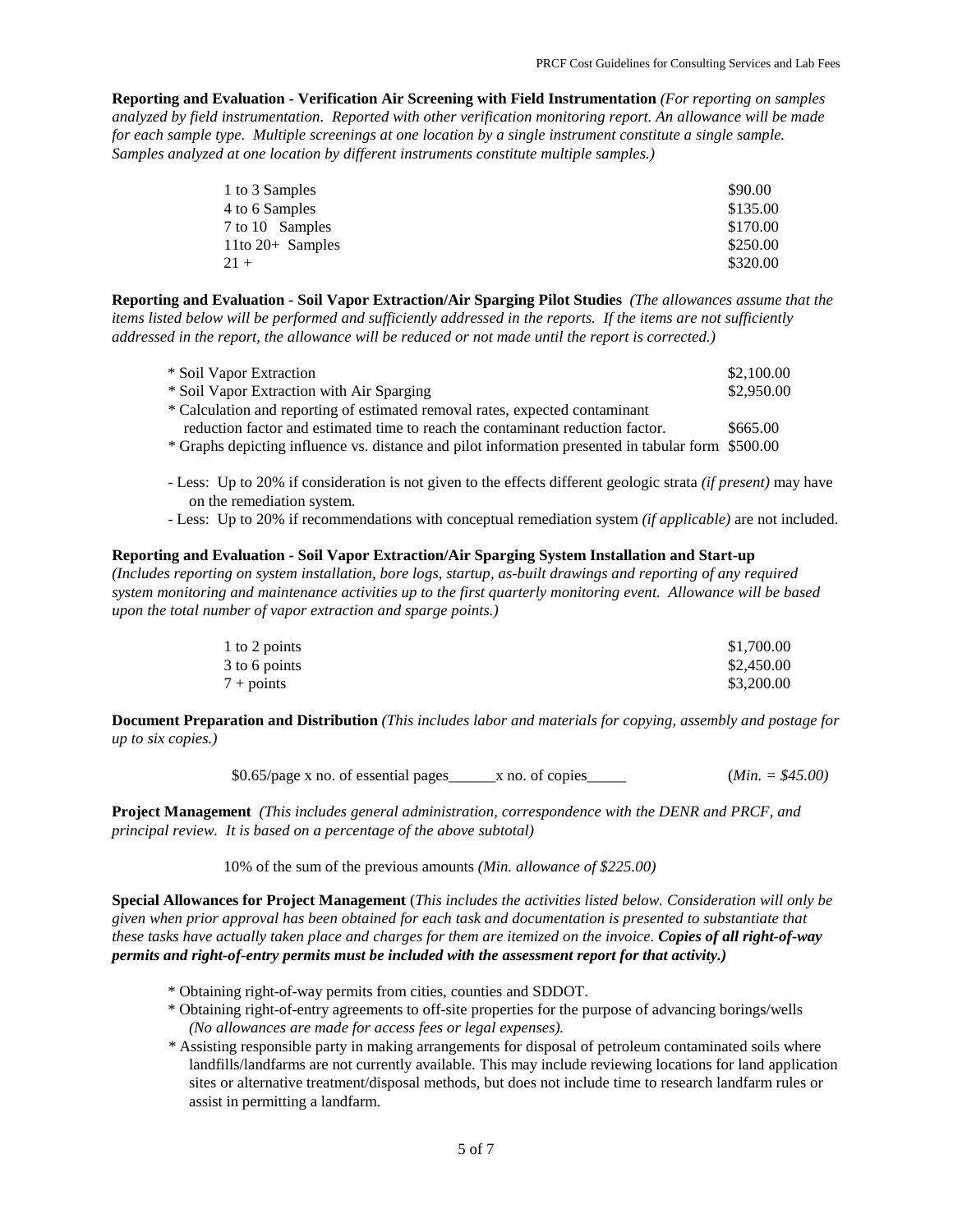**Monitoring Wells (2" dia. wells) - Materials** *(add to cost of soil borings)*

| * Well casing & screen (include. riser):             | \$5.10/ft      |  |
|------------------------------------------------------|----------------|--|
| * Filter pack, annular seal, and surface seal:       | \$5.10/ft      |  |
| * Well covers:                                       | \$125.00/cover |  |
| * Bumper posts ( <i>materials and installation</i> ) |                |  |
| Steel posts:                                         | $$20.00$ /post |  |
| Cement filled steel tubes                            | \$145.00/post  |  |

**Monitoring Wells - Abandonment** *(This includes labor and material for abandoning a monitoring well. An allowance of ¼ the round-trip mileage and time for a technician, plus per-diem, will be made for well abandonment.)*

| * Abandonment | \$150.00/well |
|---------------|---------------|
|---------------|---------------|

**Mileage** *(This includes round-trip mileage up to, but not to exceed 500 miles.)*

| * Auto                          | \$0.70mile  |
|---------------------------------|-------------|
| * Pickup/truck                  | \$1.00/mile |
| * Truck-mounted drill rig:      | \$1.85/mile |
| * Trailer <i>(trailer only)</i> | \$0.45/mile |
|                                 |             |

**Per Diem** *(Includes food and lodging.)*

| * Day trip:                                 | \$32.00/day x no. of man-days    |
|---------------------------------------------|----------------------------------|
| * Overnight trip:                           | \$120.00/day x no. of man-days   |
| * If supported with lodging invoices up to: | $$155.00$ /day x no. of man-days |

**Travel Time** *(Reasonable travel time for up to 500 miles round-trip for necessary personnel only.)*

| * 2-man drill crew: |                                       |  | $$145.00 \times$ no. of travel hours |  |
|---------------------|---------------------------------------|--|--------------------------------------|--|
|                     | * Other travel: Contract hourly rate: |  | $\pi$ x man-hours                    |  |

**Procuring Competitive Quotes** *(Quotes will typically be required for excavations larger than 1000 cubic yards. For excavations smaller than 1000 cubic yards, quotes are encouraged but not required. For excavation less than 1000 cubic yards the quote allowance will be made if it can be shown there was a benefit to obtaining quotes.).* 

#### Up to \$800.00

The above allowance assumes that, at a minimum, the items listed below will be completed.

- 1. Three quotes have been obtained. To obtain three quotes, six or more quote packages may have to be sent. A copy of all requests and responses must be supplied to the PRCF.
- 2. The quote packages have been sent to contractors in the community where the release occurred and other local area contractors.
- 3. The quote packages use the PRCF form to specify the quantity and type of work to be completed.
- 4. Quotes are on a unit basis. Lump sum quotes are not acceptable.
- 5. The quote package includes a brief description of the project and a site sketch.
- 6. Quotes are reviewed for consistency and accuracy.